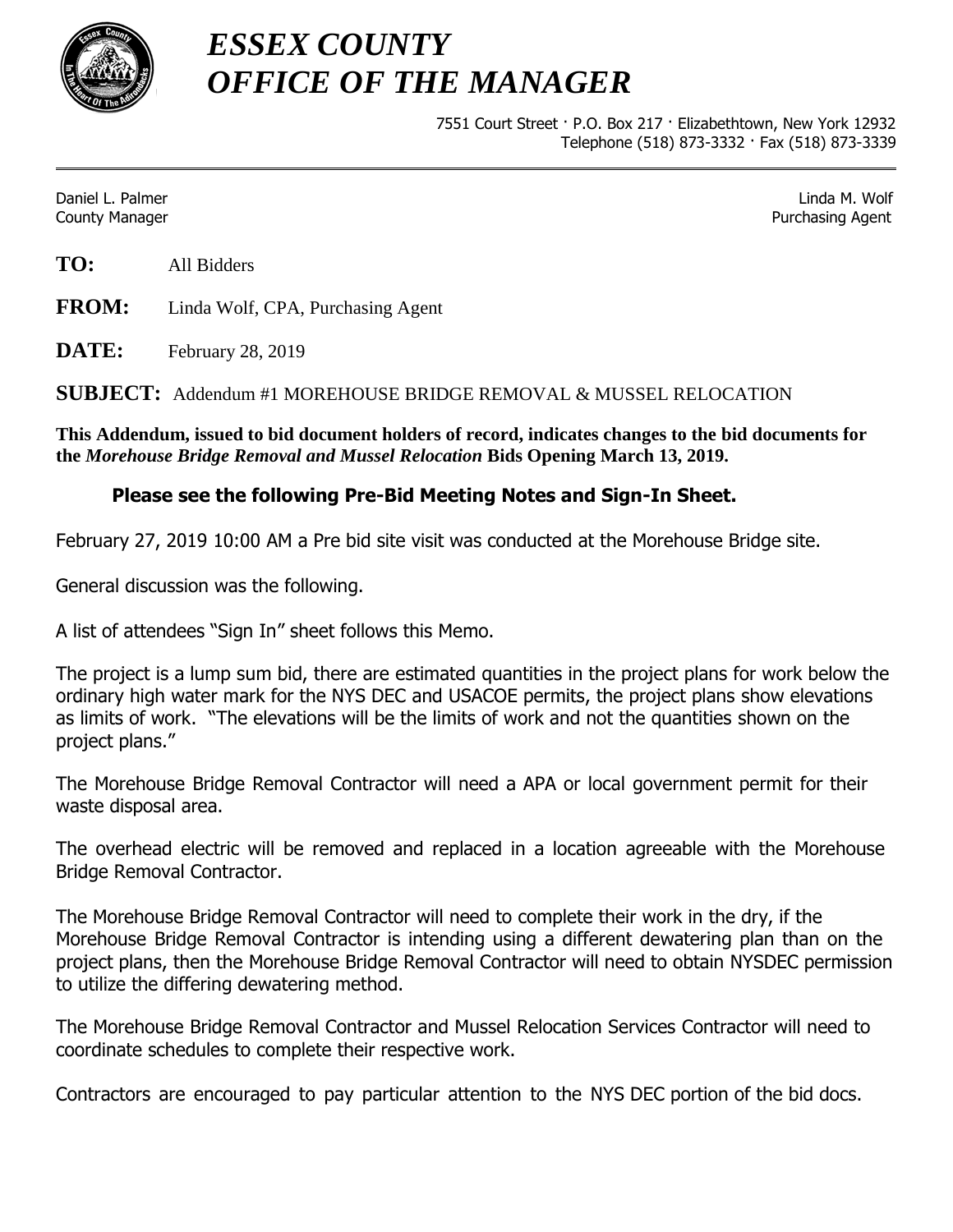The Mussel Relocation Services Contractor will need to prepare a plan and submit their plan to NYSDEC.

The Mussel Relocation Services Contractor will need to obtain a permit from NYSDEC.

Questions asked are as follows:

The Mussel Relocation Services Contractor's present asked why the buffer areas both upstream and downstream where so large? NYSDEC wrote the Mussel Relocation Services technical specification and only they can answer that question. I will forward this question to NYSDEC and post an answer on Essex Counties Website ASAP.

The Mussel Relocation Services Contractor does "not" need to prequalify as per NYSDEC's technical specifications.

The Mussel Relocation Services Contractor will "not" need to pay prevailing wages to their employees, this has been verified by Essex County. All other Essex County requirements of their contract will be adhered to.

END OF ADDENDUM # 1